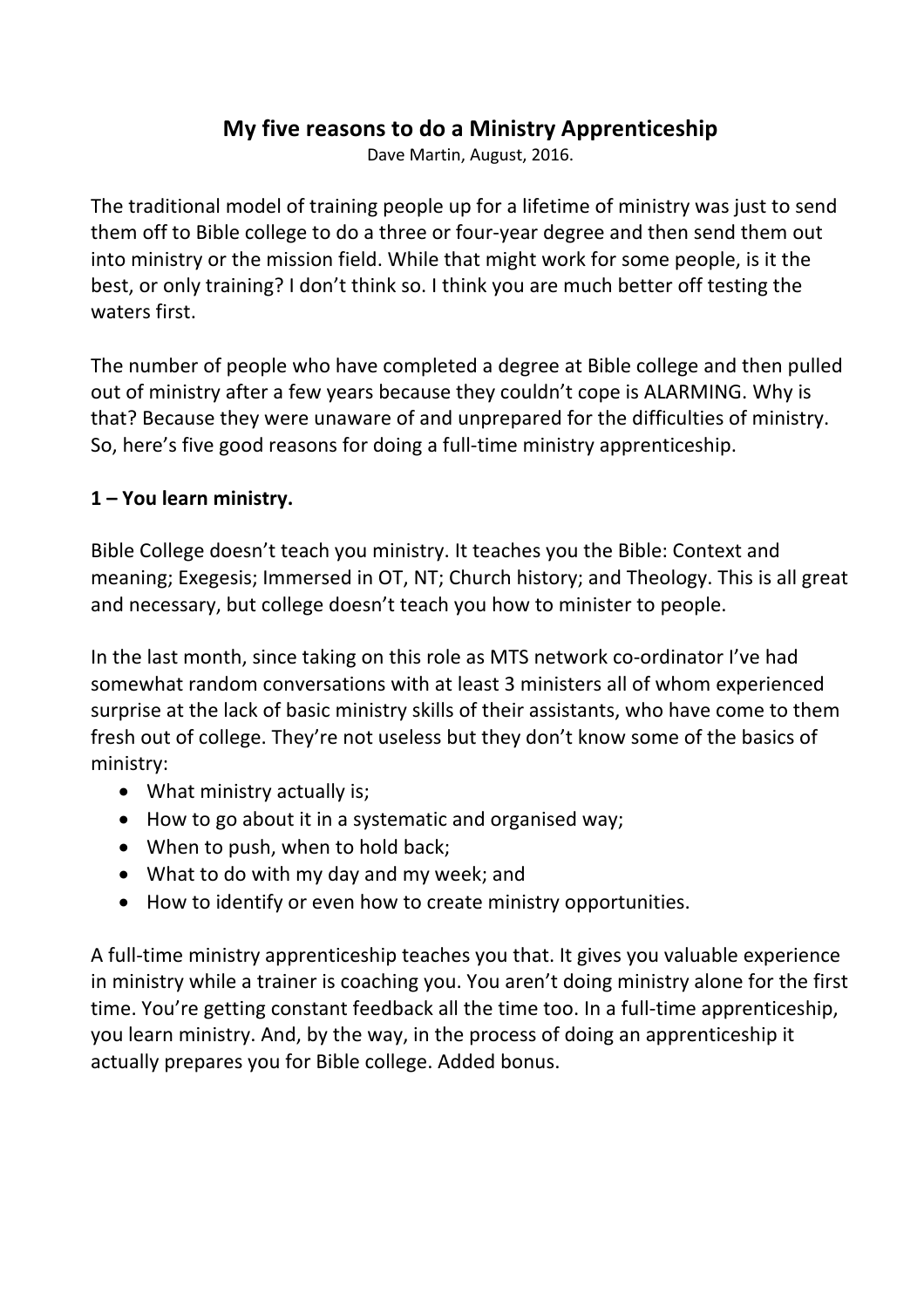## **2 – You learn about yourself**

This is very important because wherever you minister in the future, you will be with yourself! You can't escape from yourself - and it may be like bad breath! You become self-aware. You learn how people react and respond to you. In particular, you learn your strengths and weaknesses. Some things you will be naturally good at and you should be thankful for these. Other people won't have those 'natural' 'God given' abilities. So, make sure you praise God for them not pat yourself on the back. It makes sense to play to your strengths as well. Use what you're good at for building God's kingdom.

But other things you will be weak at, very weak at. With these, you have to get on your knees and beg God to help you. The worst thing you could do is to ignore them and hope they go away. They won't (it's the bad breath I mentioned earlier). So, you have to work at developing them. For me, I'm not a natural reader and I don't think and breathe theology. I have to force myself to read a heavy theological textbook each year, otherwise I wouldn't do it and I'd get stale. I get depressed (and jealous) when other ministers tell me about the 10 books they've read this month. Every February I read a new book on the topic of our Summit conference. Since I've got apprentices, I force them to read it too. No point in suffering alone. Doing a full-time ministry apprenticeship, you learn about yourself. You become much more self-aware about your ministry strengths and weaknesses and that's very helpful BEFORE you take the plunge into a lifetime of ministry.

## **3 – You learn to trust God**

When you do a full-time apprenticeship, you learn to depend on God like never before. For starters – you have to write letters and ask people to support you. You have to step out in faith in that area. You can't escape from the difficulties of ministry. You have to 'cast your bread upon the waters' and trust God as Ecclesiastes says.

Secondly, you have to fully trust God for the progress of the ministry you do. I'm dependant on God for any and all of the progress he might make in people's lives, so I get on my knees and ask God to work in and through me. I have to lean on him fully. If I want to learn farming  $-1$  can't do that a day a week. Farming is a whole of life kind of experience  $-$  spend two years doing it. You experience the ups and downs, the difficulties and joys over a couple of years and you have to trust God for good weather, rain and sunshine in its seasons. A ministry apprenticeship is like that  $-$  you learn to rely on God for everything.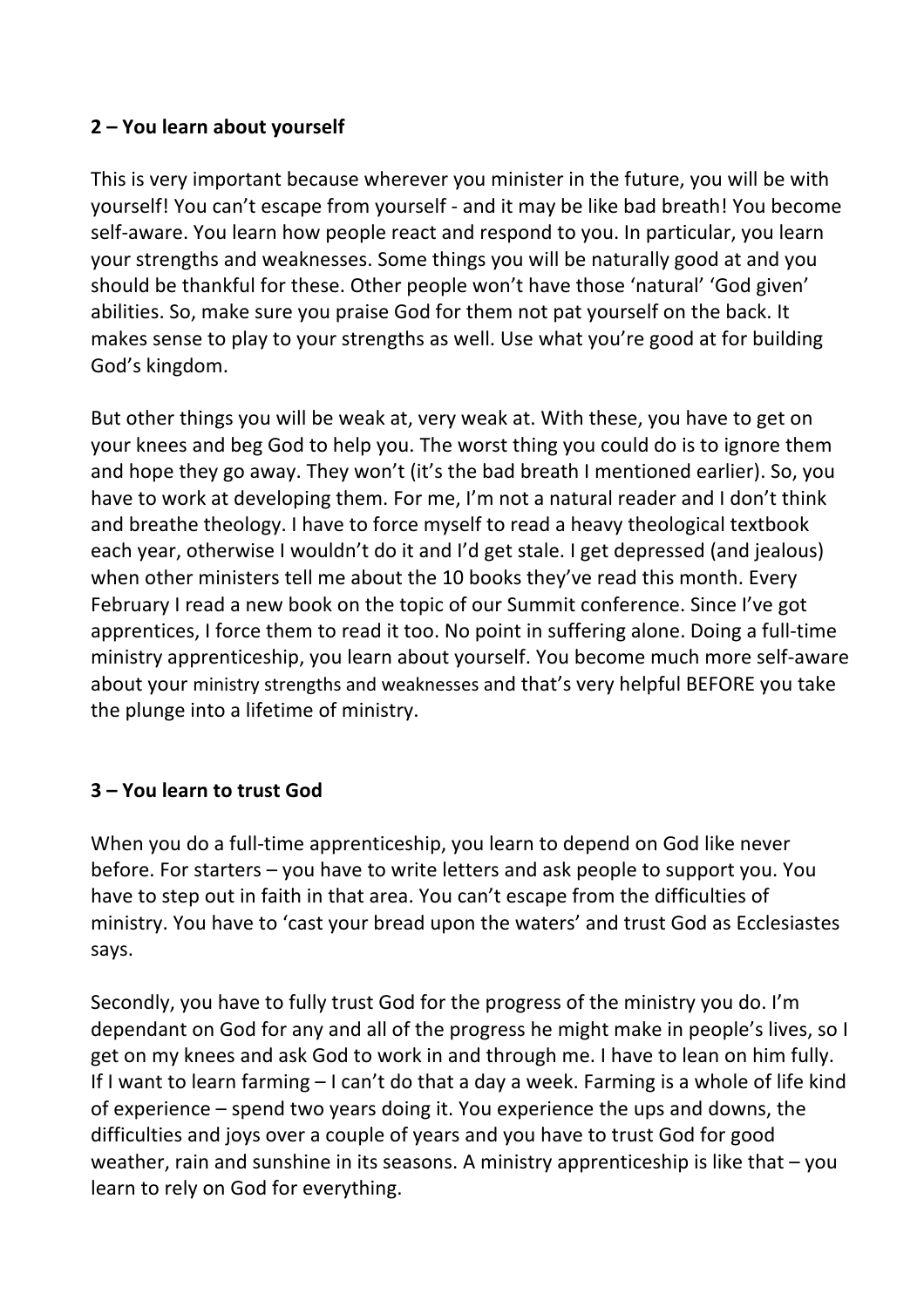## **4 – You learn humility**

This may have more to do with my training techniques than anything else. E.g. I have given feedback to my ministry apprentices over the years that include:

- "Your talk was the best 30 minutes sleep I've had all year";
- "You just went on and on and on that I started praying, 'Come, Lord, Jesus'"; and
- "The problem with that Bible study is that it just kept going round and round in circles til I got giddy".

You learn humility doing a full-time ministry apprenticeship and that's good for you. You learn that world revival is not going to begin with you, it began with Jesus. You learn that you are not the Messiah of the world, that also belongs to Jesus. While it's good to be ambitious and excited about ministry, *it's essential* to be humble. The most humbling thing that's ever been said to me about my ministry was when someone told me what my best ministry gift was. I was expecting them to rattle off any number of the great gifts I had. I was shocked when they said 'Your best ministry gift is your wife.' It was quite humbling to hear that and, to my shame, it took me six years of full time ministry to realise that they were right. Six years! I'm a slow learner. A ministry apprenticeship teaches you humility and that is essential.

## **5 – You learn about the Bible**

You learn lots of the Bible yourself as you open up the Bible with people. It's good for you to discover and dig deeper into parts of the Bible and you begin on the journey of learning how to teach the Bible to others. That journey will take you 50 years to complete, but that's okay. But there's something else you learn about the Bible  $- a$ surprise about it.

On the one hand, you learn that the Bible is all you need. It is God's word. He speaks to us through his word and it's useful for teaching, rebuking, correcting and training (as we know). In fact, if the Bible is not used in ministry that ministry becomes 'useless'. We need to hear it lest we be tempted to rely on some other voice. But, surprisingly, teaching the Bible is never enough. You can't just be a machine, churning out biblical truth *because you're a person and you're ministering to people*. You have to learn to relate to people. Some people find this easy. Others find it incredibly difficult. Doing a ministry apprenticeship, you learn that the Bible is all you need but the Bible is never enough.